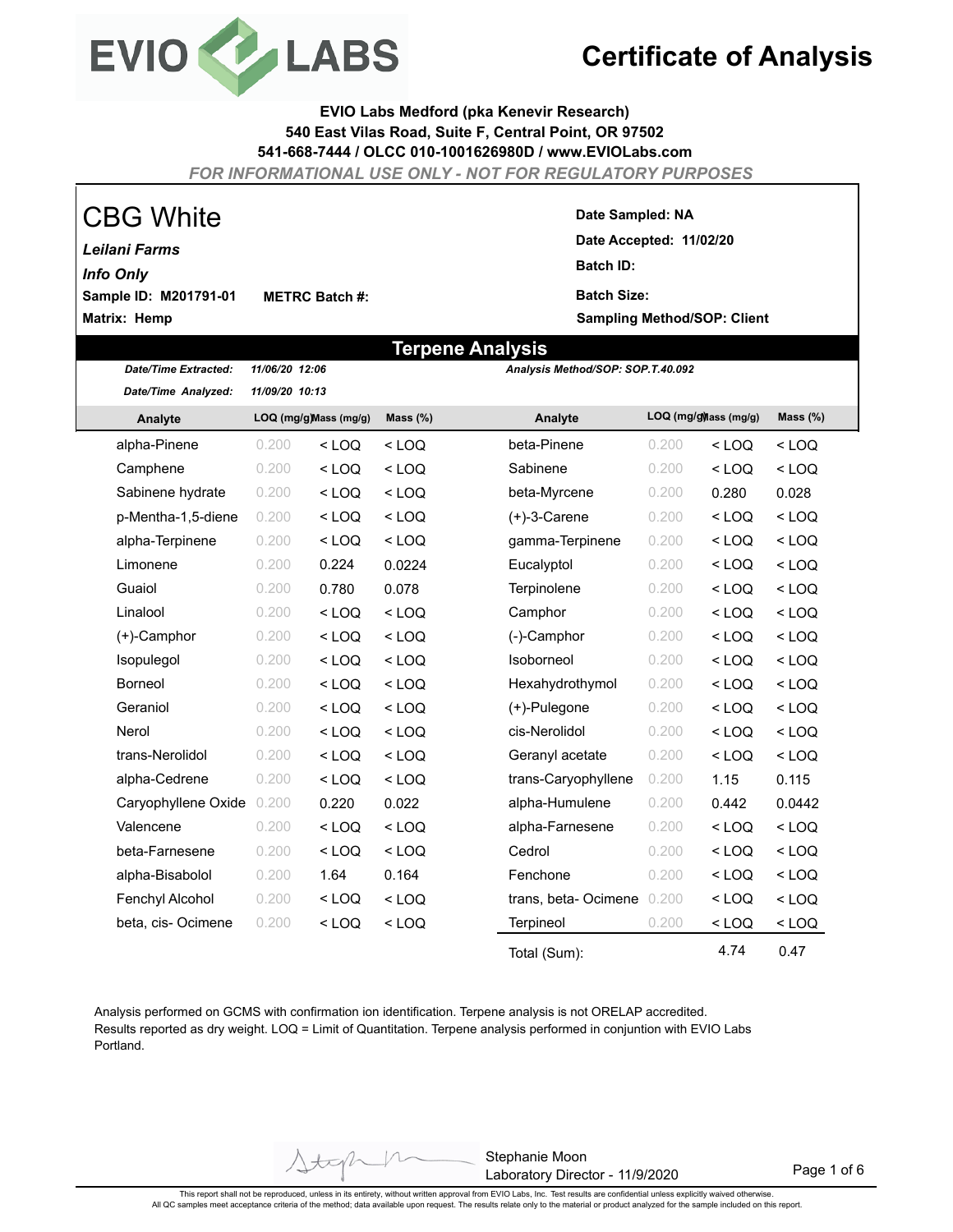

#### **EVIO Labs Medford (pka Kenevir Research) 540 East Vilas Road, Suite F, Central Point, OR 97502 541-668-7444 / OLCC 010-1001626980D / www.EVIOLabs.com**

*FOR INFORMATIONAL USE ONLY - NOT FOR REGULATORY PURPOSES*

| <b>CBG White</b>      |                       | Date Sampled: NA                   |
|-----------------------|-----------------------|------------------------------------|
| Leilani Farms         |                       | Date Accepted: 11/02/20            |
| <b>Info Only</b>      |                       | <b>Batch ID:</b>                   |
| Sample ID: M201791-01 | <b>METRC Batch #:</b> | <b>Batch Size:</b>                 |
| Matrix: Hemp          |                       | <b>Sampling Method/SOP: Client</b> |
|                       |                       |                                    |

### **Pesticides**

 *11/5/2020 10:11:14PM*

*Analysis Method/SOP: SOP.T.40.050 / SOP.T.40.051*

*Date/Time Extracted Date/Time Analyzed: : 11/02/20 10:18*

| Analyte             | <b>LOQ</b> | <b>Action Level</b>      | <b>Result</b>                            | <b>Units</b> | <b>Type</b>                     |
|---------------------|------------|--------------------------|------------------------------------------|--------------|---------------------------------|
| Abamectin           | 0.250      | 0.5                      | $<$ LOQ                                  | ppm          |                                 |
| Acephate            | 0.200      | 0.4                      | < LOQ                                    | ppm          | Organophosphate insecticide     |
| Acequinocyl         | 1.00       | $\overline{2}$           | < LOQ                                    | ppm          |                                 |
| Acetamiprid         | 0.100      | 0.2                      | < LOQ                                    | ppm          | Neonicotinoid instecticide      |
| Aldicarb            | 0.200      | 0.4                      | $<$ LOQ                                  | ppm          | Carbamate insecticide           |
| Azoxystrobin        | 0.100      | 0.2                      | $<$ LOQ                                  | ppm          |                                 |
| <b>Bifenazate</b>   | 0.100      | 0.2                      | $<$ LOQ                                  | ppm          | Unclassified insecticide        |
| <b>Bifenthrin</b>   | 0.100      | 0.2                      | $<$ LOQ                                  | ppm          |                                 |
| <b>Boscalid</b>     | 0.200      | 0.4                      | $<$ LOQ                                  | ppm          | Anilide fungicide               |
| Carbaryl            | 0.100      | 0.2                      | $<$ LOQ                                  | ppm          | Carbamate insecticide           |
| Carbofuran          | 0.100      | 0.2                      | $<$ LOQ                                  | ppm          | Carbamate insecticide           |
| Chlorantraniliprole | 0.100      | 0.2                      | $<$ LOQ                                  | ppm          | Anthranilic diamide insecticide |
| Chlorfenapyr        | 0.500      | $\overline{1}$           | $<$ LOQ                                  | ppm          | Pyrazole insecticide            |
| Chlorpyrifos        | 0.100      | 0.2                      | $<$ LOQ                                  | ppm          | Organophosphate insecticide     |
| Clofentezine        | 0.100      | 0.2                      | $<$ LOQ                                  | ppm          |                                 |
| Cyfluthrin          | 0.500      | 1                        | $<$ LOQ                                  | ppm          |                                 |
| Cypermethrin        | 0.500      | $\overline{\phantom{a}}$ | $<$ LOQ                                  | ppm          |                                 |
| Daminozide          | 0.500      | 1                        | $<$ LOQ                                  | ppm          |                                 |
| DDVP (Dichlorvos)   | 0.500      | $\overline{\phantom{a}}$ | < LOQ                                    | ppm          |                                 |
| Diazinon            | 0.100      | 0.2                      | $<$ LOQ                                  | ppm          | Organophosphate insecticide     |
| Dimethoate          | 0.100      | 0.2                      | $<$ LOQ                                  | ppm          |                                 |
| Ethoprophos         | 0.100      | 0.2                      | $<$ LOQ                                  | ppm          |                                 |
| Etofenprox          | 0.200      | 0.4                      | $<$ LOQ                                  | ppm          |                                 |
| Etoxazole           | 0.100      | 0.2                      | $<$ LOQ                                  | ppm          | Unclassified miticide           |
| Fenoxycarb          | 0.100      | 0.2                      | $<$ LOQ                                  | ppm          |                                 |
| Fenpyroximate       | 0.200      | 0.4                      | $<$ LOQ                                  | ppm          |                                 |
| Fipronil            | 0.200      | 0.4                      | $<$ LOQ                                  | ppm          | Pyrazole insecticide            |
| Flonicamid          | 0.500      | $\overline{\phantom{a}}$ | $<$ LOQ                                  | ppm          | Pyridinecarboxamide insecticide |
| Fludioxonil         | 0.200      | 0.4                      | $<$ LOQ                                  | ppm          | non-systemic fungicide          |
| Hexythiazox         | 0.500      | 1                        | $<$ LOQ                                  | ppm          |                                 |
| Imazalil            | 0.100      | 0.2                      | $<$ LOQ                                  | ppm          | Azole fungicide                 |
| Imidacloprid        | 0.200      | 0.4                      | < LOQ                                    | ppm          | Neonicotinoid insectide         |
| Kresoxim-methyl     | 0.200      | 0.4                      | < LOQ                                    | ppm          |                                 |
| Malathion           | 0.100      | 0.2                      | <loq< td=""><td>ppm</td><td></td></loq<> | ppm          |                                 |
| Metalaxyl           | 0.100      | 0.2                      | $<$ LOQ                                  | ppm          |                                 |
| Methiocarb          | 0.100      | 0.2                      | $<$ LOQ                                  | ppm          | Carbamate insecticide           |

Stephanie Moon Laboratory Director - 11/9/2020

Page 2 of 6

This report shall not be reproduced, unless in its entirety, without written approval from EVIO Labs, Inc. Test results are confidential unless explicitly waived otherwise.<br>All QC samples meet acceptance criteria of the me

 $+\pi$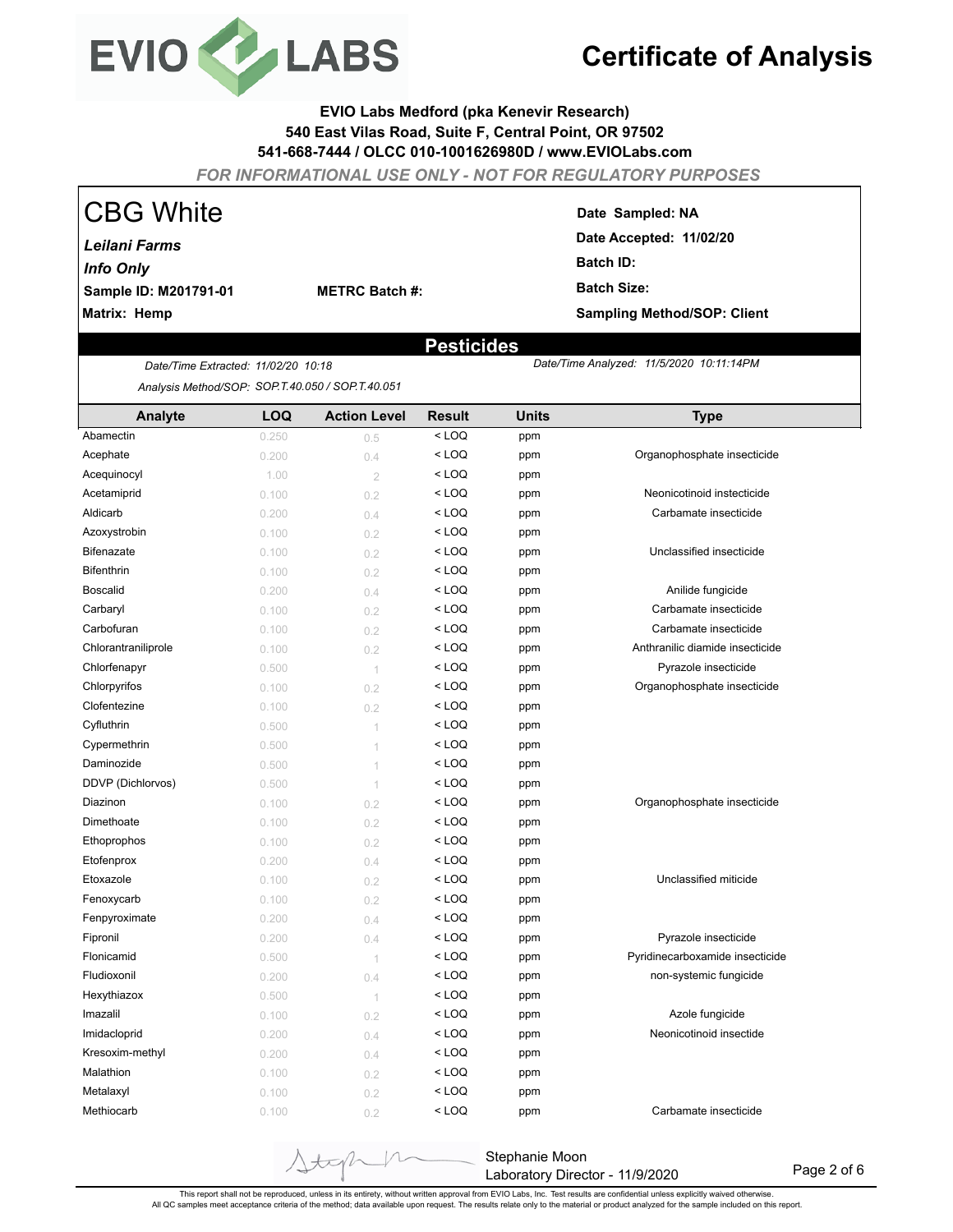

#### **EVIO Labs Medford (pka Kenevir Research) 540 East Vilas Road, Suite F, Central Point, OR 97502 541-668-7444 / OLCC 010-1001626980D / www.EVIOLabs.com**

*FOR INFORMATIONAL USE ONLY - NOT FOR REGULATORY PURPOSES*

| <b>CBG White</b>      |                       |
|-----------------------|-----------------------|
| Leilani Farms         |                       |
| <b>Info Only</b>      |                       |
| Sample ID: M201791-01 | <b>METRC Batch #:</b> |
| Matrix: Hemp          |                       |

**Date Sampled: NA**

**Date Accepted: 11/02/20 Batch ID: Batch Size: Sampling Method/SOP: Client**

 *11/5/2020 10:11:14PM*

### **Pesticides**

*Date/Time Extracted Date/Time Analyzed: : 11/02/20 10:18 Analysis Method/SOP: SOP.T.40.050 / SOP.T.40.051*

| Analyte            | <b>LOQ</b> | <b>Action Level</b> | <b>Result</b> | <b>Units</b> | <b>Type</b>                  |
|--------------------|------------|---------------------|---------------|--------------|------------------------------|
| Methomyl           | 0.200      | 0.4                 | $<$ LOQ       | ppm          | Carbamate insecticide        |
| Methyl parathion   | 0.100      | 0.2                 | $<$ LOQ       | ppm          |                              |
| <b>MGK-264</b>     | 0.100      | 0.2                 | $<$ LOQ       | ppm          |                              |
| Myclobutanil       | 0.100      | 0.2                 | $<$ LOQ       | ppm          | Azole fungicide              |
| Naled              | 0.250      | 0.5                 | $<$ LOQ       | ppm          |                              |
| Oxamyl             | 0.500      | $\overline{1}$      | $<$ LOQ       | ppm          | Carbamate insecticide        |
| Paclobutrazol      | 0.200      | 0.4                 | $<$ LOQ       | ppm          | Azole plant growth regulator |
| Permethrins        | 0.100      | 0.2                 | $<$ LOQ       | ppm          |                              |
| Phosmet            | 0.100      | 0.2                 | $<$ LOQ       | ppm          | Organophosphate insecticide  |
| Piperonyl butoxide | 1.00       | $\overline{2}$      | $<$ LOQ       | ppm          |                              |
| Prallethrin        | 0.100      | 0.2                 | $<$ LOQ       | ppm          |                              |
| Propiconazole      | 0.200      | 0.4                 | $<$ LOQ       | ppm          |                              |
| Propoxur           | 0.100      | 0.2                 | $<$ LOQ       | ppm          | Carbamate insecticide        |
| Pyrethrins         | 0.500      | $\overline{1}$      | $<$ LOQ       | ppm          |                              |
| Pyridaben          | 0.100      | 0.2                 | $<$ LOQ       | ppm          | Unclassified insecticide     |
| Spinosad           | 0.100      | 0.2                 | $<$ LOQ       | ppm          | Spinosyn insecticide         |
| Spiromesifen       | 0.100      | 0.2                 | $<$ LOQ       | ppm          | Keto-enol insecticide        |
| Spirotetramat      | 0.100      | 0.2                 | $<$ LOQ       | ppm          | Keto-enol insecticide        |
| Spiroxamine        | 0.200      | 0.4                 | $<$ LOQ       | ppm          | Unclassified fungicide       |
| Tebuconazole       | 0.200      | 0.4                 | $<$ LOQ       | ppm          |                              |
| Thiacloprid        | 0.100      | 0.2                 | $<$ LOQ       | ppm          |                              |
| Thiamethoxam       | 0.100      | 0.2                 | $<$ LOQ       | ppm          | Neonicotinoid insectide      |
| Trifloxystrobin    | 0.100      | 0.2                 | $<$ LOQ       | ppm          | Strobin fungicide            |

**Results above the action level fail Oregon state testing requirements and will be highlighted RED**.

LOQ= Limit of Quantitation; PPM= Parts per million; ND= Not detected; NT= Not tested; AC= Above calibration range. PASS/FAIL status based on OAR 333-007.

Stephanie Moon Laboratory Director - 11/9/2020

Page 3 of 6

This report shall not be reproduced, unless in its entirety, without written approval from EVIO Labs, Inc. Test results are confidential unless explicitly waived otherwise.<br>All QC samples meet acceptance criteria of the me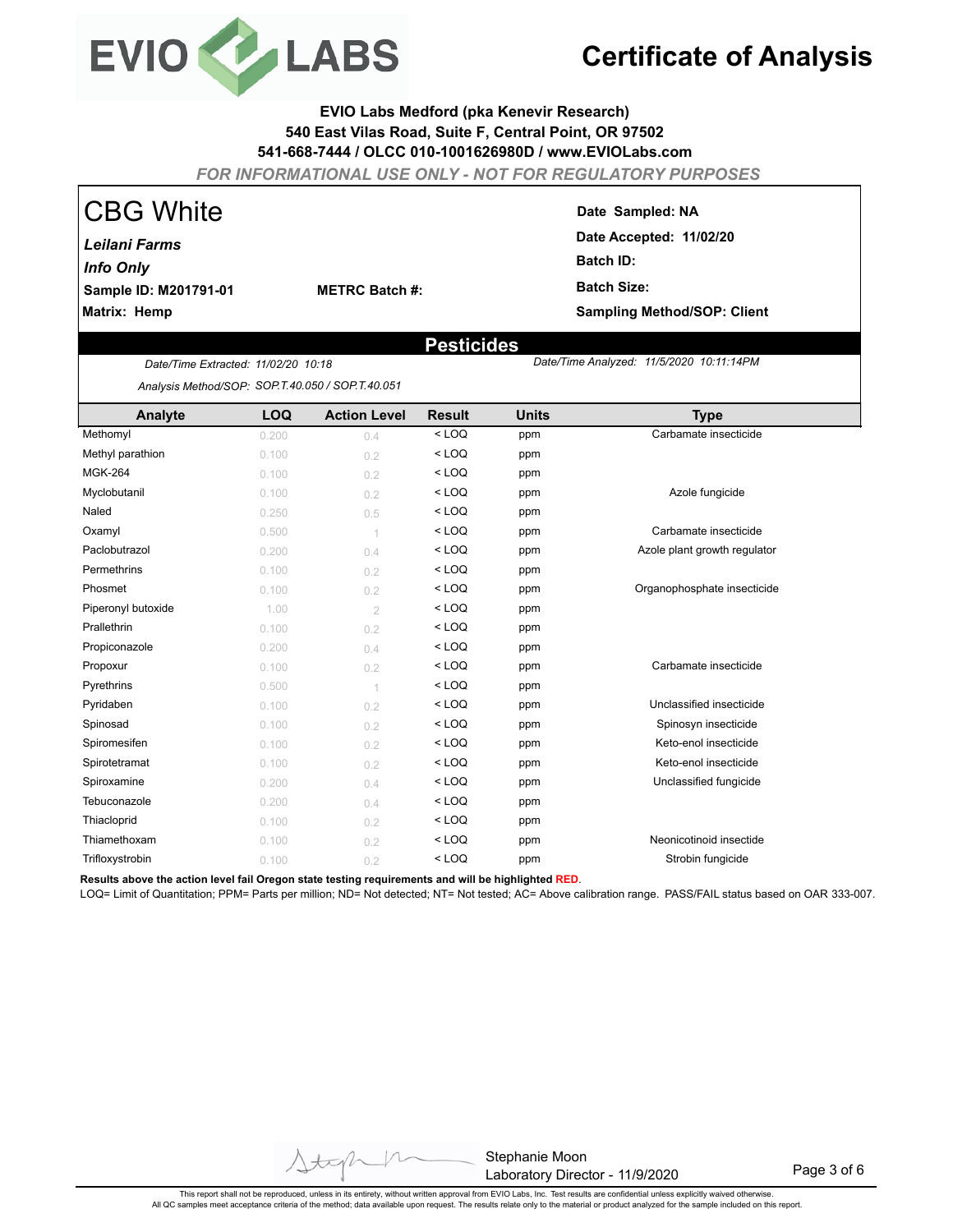

Page 4 of 6

**EVIO Labs Medford (pka Kenevir Research)**

**540 East Vilas Road, Suite F, Central Point, OR 97502**

**541-668-7444 / OLCC 010-1001626980D / www.EVIOLabs.com**

## **Quality Control**

#### *Batch: M20K005 - SOP.T.30.060 Pesticide Prep*

| Blank(M20K005-BLK1) |            |               | <b>Extracted: 11/02/20 10:18</b> |                    | Analyzed: 11/05/20 17:51 |               |                    |
|---------------------|------------|---------------|----------------------------------|--------------------|--------------------------|---------------|--------------------|
| Analyte             | Result     | LOQ           | Recovery<br>Limits               | Analyte            | Result                   | <b>LOQ</b>    | Recovery<br>Limits |
| Methyl parathion    | $<$ LOQ    | $0.100$ (ppm) | $<$ LOQ                          | <b>MGK-264</b>     | $<$ LOQ                  | $0.100$ (ppm) | $<$ LOQ            |
| Chlorfenapyr        | < LOQ      | $0.500$ (ppm) | $<$ LOQ                          | Cyfluthrin         | < LOQ                    | $0.500$ (ppm) | $<$ LOQ            |
| Cypermethrin        | $<$ LOQ    | $0.500$ (ppm) | $<$ LOQ                          | Abamectin          | < LOQ                    | $0.250$ (ppm) | $<$ LOQ            |
| Acephate            | $<$ LOQ    | $0.200$ (ppm) | < LOQ                            | Acequinocyl        | $<$ LOQ                  | $1.00$ (ppm)  | $<$ LOQ            |
| Acetamiprid         | < LOQ      | $0.100$ (ppm) | $<$ LOQ                          | Aldicarb           | $<$ LOQ                  | $0.200$ (ppm) | $<$ LOQ            |
| Azoxystrobin        | < LOQ      | $0.100$ (ppm) | < LOQ                            | <b>Bifenazate</b>  | < LOQ                    | $0.100$ (ppm) | $<$ LOQ            |
| Bifenthrin          | $<$ LOQ    | $0.100$ (ppm) | < LOQ                            | <b>Boscalid</b>    | $<$ LOQ                  | 0.200 (ppm)   | $<$ LOQ            |
| Carbaryl            | $<$ LOQ    | $0.100$ (ppm) | $<$ LOQ                          | Carbofuran         | $<$ LOQ                  | $0.100$ (ppm) | $<$ LOQ            |
| Chlorantraniliprole | $<$ LOQ    | $0.100$ (ppm) | < LOQ                            | Chlorpyrifos       | $<$ LOQ                  | $0.100$ (ppm) | $<$ LOQ            |
| Clofentezine        | $<$ LOQ    | $0.100$ (ppm) | $<$ LOQ                          | Daminozide         | < LOQ                    | $0.500$ (ppm) | $<$ LOQ            |
| DDVP (Dichlorvos)   | $<$ LOQ    | $0.500$ (ppm) | $<$ LOQ                          | Diazinon           | < LOQ                    | $0.100$ (ppm) | $<$ LOQ            |
| Dimethoate          | < LOQ      | $0.100$ (ppm) | $<$ LOQ                          | Ethoprophos        | < LOQ                    | $0.100$ (ppm) | $<$ LOQ            |
| Etofenprox          | $<$ LOQ    | $0.200$ (ppm) | $<$ LOQ                          | Etoxazole          | $<$ LOQ                  | $0.100$ (ppm) | $<$ LOQ            |
| Fenoxycarb          | $<$ LOQ    | $0.100$ (ppm) | $<$ LOQ                          | Fenpyroximate      | < LOQ                    | $0.200$ (ppm) | $<$ LOQ            |
| Fipronil            | $<$ LOQ    | $0.200$ (ppm) | < LOQ                            | Flonicamid         | < LOQ                    | $0.500$ (ppm) | $<$ LOQ            |
| Fludioxonil         | $<$ LOQ    | $0.200$ (ppm) | $<$ LOQ                          | Hexythiazox        | < LOQ                    | $0.500$ (ppm) | $<$ LOQ            |
| Imazalil            | $<$ LOQ    | $0.100$ (ppm) | < LOQ                            | Imidacloprid       | $<$ LOQ                  | $0.200$ (ppm) | $<$ LOQ            |
| Kresoxim-methyl     | < LOQ      | $0.200$ (ppm) | < LOQ                            | Malathion          | $<$ LOQ                  | $0.100$ (ppm) | $<$ LOQ            |
| Metalaxyl           | $<$ LOQ    | $0.100$ (ppm) | < LOQ                            | Methiocarb         | $<$ LOQ                  | $0.100$ (ppm) | $<$ LOQ            |
| Methomyl            | $<$ LOQ    | $0.200$ (ppm) | $<$ LOQ                          | Myclobutanil       | $<$ LOQ                  | $0.100$ (ppm) | $<$ LOQ            |
| Naled               | $<$ LOQ    | $0.250$ (ppm) | $<$ LOQ                          | Oxamyl             | < LOQ                    | 0.500 (ppm)   | $<$ LOQ            |
| Paclobutrazol       | $<$ LOQ    | $0.200$ (ppm) | $<$ LOQ                          | Permethrins        | $<$ LOQ                  | $0.100$ (ppm) | $<$ LOQ            |
| Phosmet             | $<$ LOQ    | $0.100$ (ppm) | < LOQ                            | Piperonyl butoxide | < LOQ                    | $1.00$ (ppm)  | $<$ LOQ            |
| Prallethrin         | $<$ LOQ    | $0.100$ (ppm) | < LOQ                            | Propiconazole      | < LOQ                    | $0.200$ (ppm) | < LOQ              |
| Propoxur            | < LOQ      | $0.100$ (ppm) | $<$ LOQ                          | Pyridaben          | < LOQ                    | $0.100$ (ppm) | $<$ LOQ            |
| Pyrethrins          | < LOQ      | $0.500$ (ppm) | $<$ LOQ                          | Spinosad           | < LOQ                    | $0.100$ (ppm) | $<$ LOQ            |
| Spiromesifen        | < LOQ      | $0.100$ (ppm) | < LOQ                            | Spirotetramat      | < LOQ                    | $0.100$ (ppm) | $<$ LOQ            |
| Spiroxamine         | $<$ LOQ    | $0.200$ (ppm) | < LOQ                            | Tebuconazole       | $<$ LOQ                  | $0.200$ (ppm) | $<$ LOQ            |
| Thiacloprid         | $<$ LOQ    | $0.100$ (ppm) | $<$ LOQ                          | Thiamethoxam       | $<$ LOQ                  | $0.100$ (ppm) | $<$ LOQ            |
| Trifloxystrobin     | $<$ LOQ    | $0.100$ (ppm) | < LOQ                            |                    |                          |               |                    |
| LCS(M20K005-BS1)    |            |               | Extracted: 11/02/20 10:18        |                    | Analyzed: 11/05/20 18:18 |               |                    |
| Analyte             | % Recovery | LOQ           | Recovery<br>Limits               | Analyte            | % Recovery               | <b>LOQ</b>    | Recovery<br>Limits |
| Methyl parathion    | 62.2       | $0.100$ (ppm) | 50-150                           | <b>MGK-264</b>     | 115                      | $0.100$ (ppm) | 50-150             |

This report shall not be reproduced, unless in its entirety, without written approval from EVIO Labs, Inc. Test results are confidential unless explicitly waived otherwise.<br>All QC samples meet acceptance criteria of the me

Stephanie Moon

Laboratory Director - 11/9/2020

Chlorfenapyr 132 0.500 (ppm) 50-150 Cyfluthrin 75.5 0.500 (ppm) 50-150 Cypermethrin 74.4 0.500 (ppm) 50-150 Abamectin 80.5 0.250 (ppm) 50-150 Acephate 129 0.200 (ppm) 50-150 Acequinocyl 112 1.00 (ppm) 50-150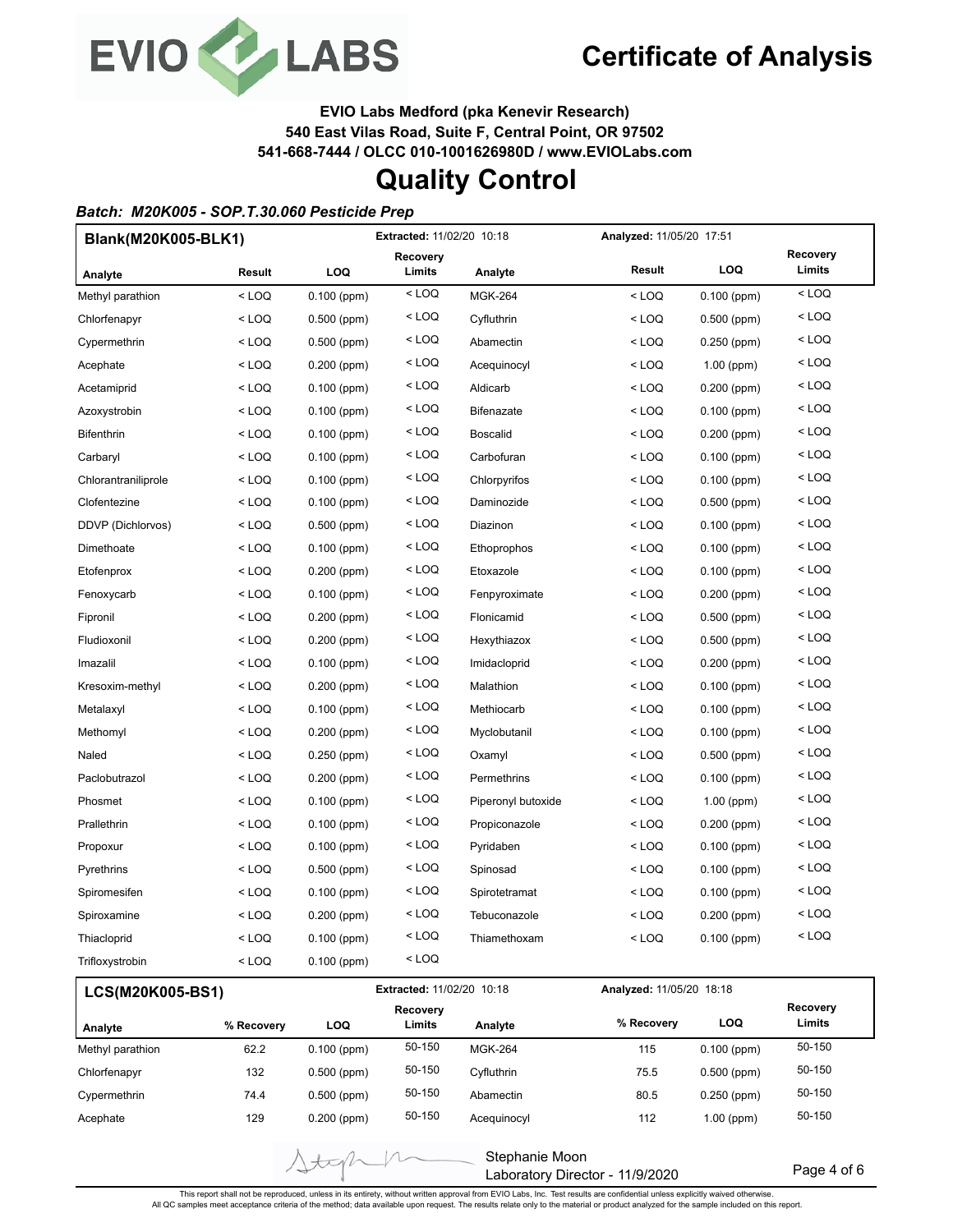

**EVIO Labs Medford (pka Kenevir Research)**

**540 East Vilas Road, Suite F, Central Point, OR 97502**

**541-668-7444 / OLCC 010-1001626980D / www.EVIOLabs.com**

## **Quality Control**

### *Batch: M20K005 - SOP.T.30.060 Pesticide Prep (Continued)*

| LCS(M20K005-BS1)    |            | Extracted: 11/02/20 10:18 |                    |                    | Analyzed: 11/05/20 19:05 |               |                    |
|---------------------|------------|---------------------------|--------------------|--------------------|--------------------------|---------------|--------------------|
| Analyte             | % Recovery | LOQ                       | Recovery<br>Limits | Analyte            | % Recovery               | LOQ           | Recovery<br>Limits |
| Acetamiprid         | 65.2       | $0.100$ (ppm)             | 50-150             | Aldicarb           | 116                      | $0.200$ (ppm) | 50-150             |
| Azoxystrobin        | 70.5       | $0.100$ (ppm)             | 50-150             | <b>Bifenazate</b>  | 73.9                     | $0.100$ (ppm) | 50-150             |
| Bifenthrin          | 110        | $0.100$ (ppm)             | 50-150             | <b>Boscalid</b>    | 81.2                     | $0.200$ (ppm) | 50-150             |
| Carbaryl            | 120        | $0.100$ (ppm)             | 50-150             | Carbofuran         | 63.3                     | $0.100$ (ppm) | 50-150             |
| Chlorantraniliprole | 77.9       | $0.100$ (ppm)             | 50-150             | Chlorpyrifos       | 144                      | $0.100$ (ppm) | 50-150             |
| Clofentezine        | 144        | $0.100$ (ppm)             | 50-150             | Daminozide         | 85.0                     | $0.500$ (ppm) | 50-150             |
| DDVP (Dichlorvos)   | 122        | $0.500$ (ppm)             | 50-150             | Diazinon           | 98.8                     | $0.100$ (ppm) | 50-150             |
| Dimethoate          | 109        | $0.100$ (ppm)             | 50-150             | Ethoprophos        | 109                      | $0.100$ (ppm) | 50-150             |
| Etofenprox          | 120        | $0.200$ (ppm)             | 50-150             | Etoxazole          | 103                      | $0.100$ (ppm) | 50-150             |
| Fenoxycarb          | 72.5       | $0.100$ (ppm)             | 50-150             | Fenpyroximate      | 68.8                     | $0.200$ (ppm) | 50-150             |
| Fipronil            | 74.4       | $0.200$ (ppm)             | 50-150             | Flonicamid         | 90.4                     | $0.500$ (ppm) | 50-150             |
| Fludioxonil         | 83.0       | $0.200$ (ppm)             | 50-150             | Hexythiazox        | 59.8                     | $0.500$ (ppm) | 50-150             |
| Imazalil            | 88.8       | $0.100$ (ppm)             | 50-150             | Imidacloprid       | 76.0                     | $0.200$ (ppm) | 50-150             |
| Kresoxim-methyl     | 77.9       | $0.200$ (ppm)             | 50-150             | Malathion          | 127                      | $0.100$ (ppm) | 50-150             |
| Metalaxyl           | 77.7       | $0.100$ (ppm)             | 50-150             | Methiocarb         | 127                      | $0.100$ (ppm) | 50-150             |
| Methomyl            | 82.9       | $0.200$ (ppm)             | 50-150             | Myclobutanil       | 69.3                     | $0.100$ (ppm) | 50-150             |
| Naled               | 86.5       | $0.250$ (ppm)             | 50-150             | Oxamyl             | 117                      | $0.500$ (ppm) | 50-150             |
| Paclobutrazol       | 94.5       | $0.200$ (ppm)             | 50-150             | Permethrins        |                          | $0.100$ (ppm) | 50-150             |
| Phosmet             | 95.7       | $0.100$ (ppm)             | 50-150             | Piperonyl butoxide | 90.6                     | $1.00$ (ppm)  | 50-150             |
| Prallethrin         | 120        | $0.100$ (ppm)             | 50-150             | Propiconazole      | 88.2                     | 0.200 (ppm)   | 50-150             |
| Propoxur            | 78.8       | $0.100$ (ppm)             | 50-150             | Pyridaben          | 71.0                     | $0.100$ (ppm) | 50-150             |
| Pyrethrins          | 200        | $0.500$ (ppm)             | 50-150             | Spinosad           | 157                      | $0.100$ (ppm) | 50-150             |
| Spiromesifen        | 98.2       | $0.100$ (ppm)             | 50-150             | Spirotetramat      | 62.7                     | $0.100$ (ppm) | 50-150             |
| Spiroxamine         | 113        | $0.200$ (ppm)             | 50-150             | Tebuconazole       | 101                      | 0.200 (ppm)   | 50-150             |
| Thiacloprid         | 121        | $0.100$ (ppm)             | 50-150             | Thiamethoxam       | 57.3                     | $0.100$ (ppm) | 50-150             |
| Trifloxystrobin     | 85.9       | $0.100$ (ppm)             | 50-150             |                    |                          |               |                    |

#### *Batch: P20K025 - SOP.T.40.092 PDX Terpenoid Analysis via GC-MS*

tip

| Blank(P20K025-BLK1) |         |                | <b>Extracted: 11/06/20 12:06</b> |                 |         | Analyzed: 11/09/20 10:13 |                    |  |
|---------------------|---------|----------------|----------------------------------|-----------------|---------|--------------------------|--------------------|--|
| Analyte             | Result  | <b>LOQ</b>     | Recovery<br>Limits               | Analyte         | Result  | <b>LOQ</b>               | Recovery<br>Limits |  |
| alpha-Pinene        | $<$ LOQ | $0.400$ (mg/g) | $<$ LOQ                          | beta-Pinene     | $<$ LOQ | $0.400$ (mg/g)           | $<$ LOQ            |  |
| Camphene            | $<$ LOQ | $0.400$ (mg/g) | $<$ LOQ                          | Sabinene        | $<$ LOQ | $0.400$ (mg/g)           | $<$ LOQ            |  |
| Sabinene hydrate    | $<$ LOQ | $0.400$ (mg/g) | $<$ LOQ                          | beta-Myrcene    | $<$ LOQ | $0.400$ (mg/g)           | $<$ LOQ            |  |
| p-Mentha-1,5-diene  | $<$ LOQ | $0.400$ (mg/g) | $<$ LOQ                          | $(+)$ -3-Carene | $<$ LOQ | $0.400$ (mg/g)           | $<$ LOQ            |  |
| alpha-Terpinene     | $<$ LOQ | $0.400$ (mg/g) | $<$ LOQ                          | gamma-Terpinene | $<$ LOQ | $0.400$ (mg/g)           | $<$ LOQ            |  |
| Limonene            | $<$ LOQ | $0.400$ (mg/g) | $<$ LOQ                          | Eucalyptol      | $<$ LOQ | $0.400$ (mg/g)           | $<$ LOQ            |  |
| Guaiol              | $<$ LOQ | $0.400$ (mg/g) | $<$ LOQ                          | Terpinolene     | $<$ LOQ | $0.400$ (mg/g)           | $<$ LOQ            |  |

Stephanie Moon Laboratory Director - 11/9/2020

Page 5 of 6

This report shall not be reproduced, unless in its entirety, without written approval from EVIO Labs, Inc. Test results are confidential unless explicitly waived otherwise.<br>All QC samples meet acceptance criteria of the me